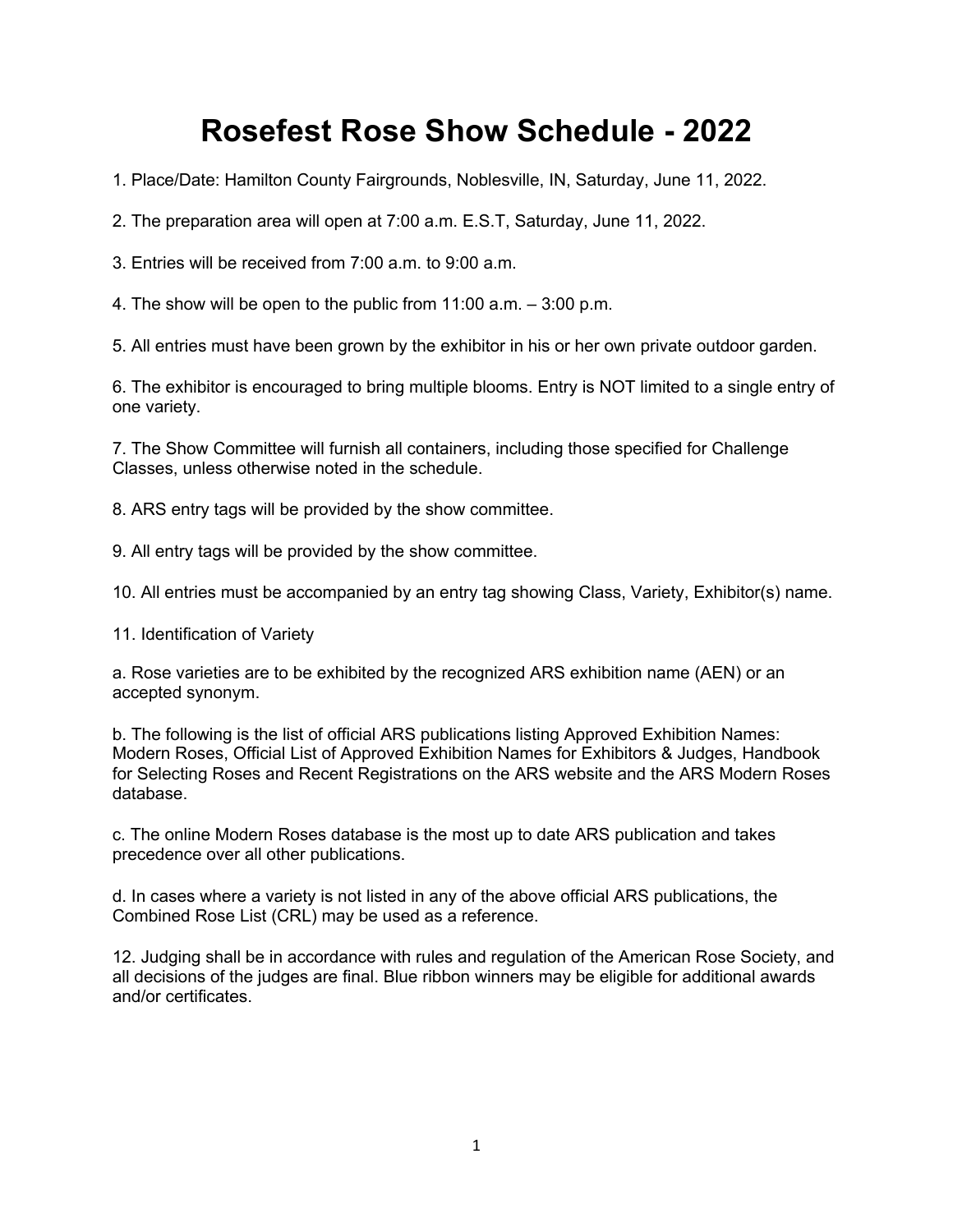# 13. **Disqualifications:**

a. A foreign substance applied to enhance the beauty of the entry.

b. Misnamed. Rose is not the variety on the entry tag or the exhibitor's name, a class unlabeled or mislabeled. Entry lacks an entry tag or the exhibitor's name, a class number, and/or the name of the variety is not given on the entry tag.

## 14. **Penalization:**

a. Stem on Stem or Side Buds should be considered a fault in stem & foliage, to be penalized to the degree of its impairment. Anything below the lip of the vase is of no consequence in judging.

b. Misplaced, Mislabeled, Misspelled. If a rose is misspelled or misnamed, judges please take the time to write the proper name or spelling of the rose for the exhibitor. Any rose in the wrong class to be moved to its proper class and that class re-judged if necessary.

c. Grooming materials (Q-tips, labels, cotton balls, etc.) shall be carefully removed by the judge or if asked, the clerk, before judging begins in that class.

d. Thrips, Mites, Aphids any other natural things may be blown off by a judge or otherwise ignored unless patently distracting. The entry may be penalized only to the degree of its distraction.

e. Wedging material above the neck of the vase to be penalized to the degree of distraction.

# **DIVISION I – HORTICULTURE**

# **SECTION A – CHALLENGE CLASSES**

*Entries must be exhibitor-grown roses and each variety correctly identified. Only one entry in any class of this section from any one garden.* 

**CLASS 1 ROSEFEST CHALLENGE** Three (3) specimens, of any type, each specimen which may be a bloom at any stage or a spray, any classification or classifications exhibited in separate containers. *Eligible for Special Merit Certificate.* 

**CLASS 2 ENGLISH BOX** Six (6) specimens of any type, except Miniature and Miniflora, any combination of cultivars. Boxes will be made available on a first-come, first-served basis or exhibitor may provide own box. *Eligible for ARS Certificate.*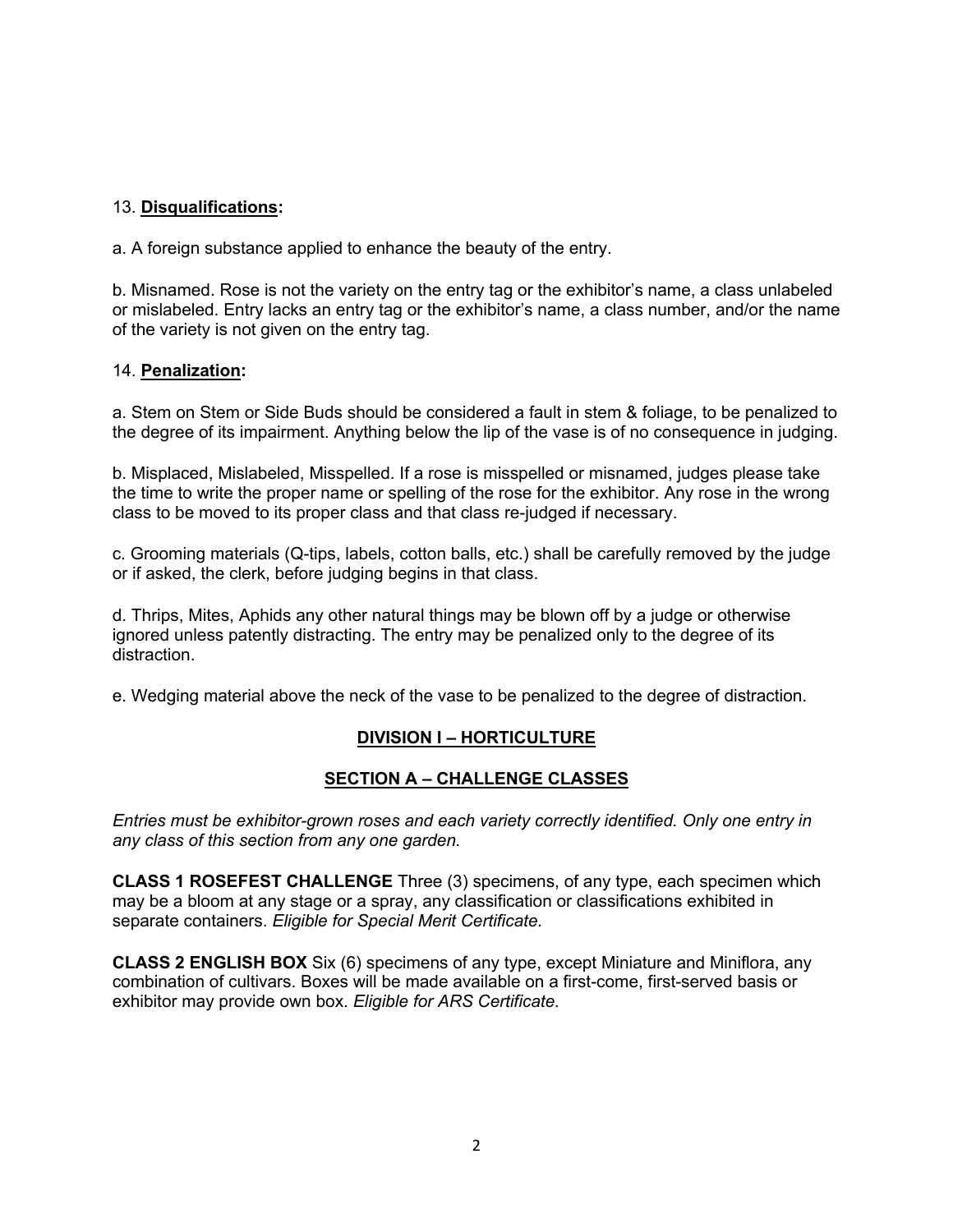**CLASS 3 FRAMED ROSE** One (1) specimen of any type, except Miniature and Miniflora displayed in a picture frame, foliage permitted. Must use frame that will be made available on a first-come, first-serve basis. *Eligible for Special Merit Certificate.* 

**CLASS 4 ROSE BOWL** One (1) specimen of any type or classification considered to be an exhibition bloom stage, floating in a clear glass bowl. Bowls will be made available on a firstcome, first-serve basis or exhibitor may provide own bowl. *Eligible for ARS Certificate*.

**CLASS 5 ARTIST PALETTE** Five (5) fully open blooms, of any type except Miniature and Miniflora, each a different variety, exhibited in an artist palette. Stamens must show. Must use palette provided which will be made available on a first-come, first-serve basis. Foliage is not permitted. *Eligible for Special Merit Certificate.* 

**CLASS 6 MINIATURE/MINIFLORA ENGLISH BOX** Six (6) Miniature or Miniflora, any combination of cultivars. Boxes will be made available on a first-come, first-served basis or exhibitor may provide own box. *Eligible for ARS Certificate.*

**CLASS 7 MINIATURE/MINIFLORA ROSE BOWL** One (1) Miniature or Miniflora at exhibition stage, floating in a clear bowl. Bowls will be available on a first-come, first-serve basis or exhibitor may provide own bowl. *Eligible for ARS certificate.* 

**CLASS 8 FULLY OPENED MINIATURE/MINIFLORA ROSE BOWL** One (1) Miniature or Miniflora, fully opened, floating in a clear bowl. Bowls will be available on a first-come, first-serve basis or exhibitor may provide own bowl. *Eligible for ARS certificate.* 

## **SECTION B – HYBRID TEA AND GRANDIFLORAS**

**CLASS 9 HYBRID TEAS, GRANDIFLORAS, AND THEIR CLIMBING COUNTERPARTS**  One (1) bloom per stem, preferably without side buds, exhibition stage. *Eligible Gold, Silver and Bronze ARS Certificates.* 

**CLASS 10 HYBRID TEA OR GRANDIFLORA SPRAY AND THEIR CLIMBING COUNTERPARTS** One (1) spray of two (2) or more blooms. *Eligible for ARS Hybrid Tea Spray or ARS Grandiflora Spray Certificate, respectively.* 

**CLASS 11 SINGLE OR SEMI DOUBLE HYBRID TEA** One (1) bloom or spray – 4 to 8 petals only. Specimens with one bloom, preferably without side buds. *Eligible for ARS Best Large Rose Single Bloom Certificate.* 

**CLASS 12 FULLY OPEN BLOOM HYBRID TEA, GRANDIFLORA AND FLORIBUNDA** One (1) bloom per stem, preferably without side buds. Stamens must show. No 4-8 petal varieties. *Eligible for ARS Large Open Bloom Certificate.*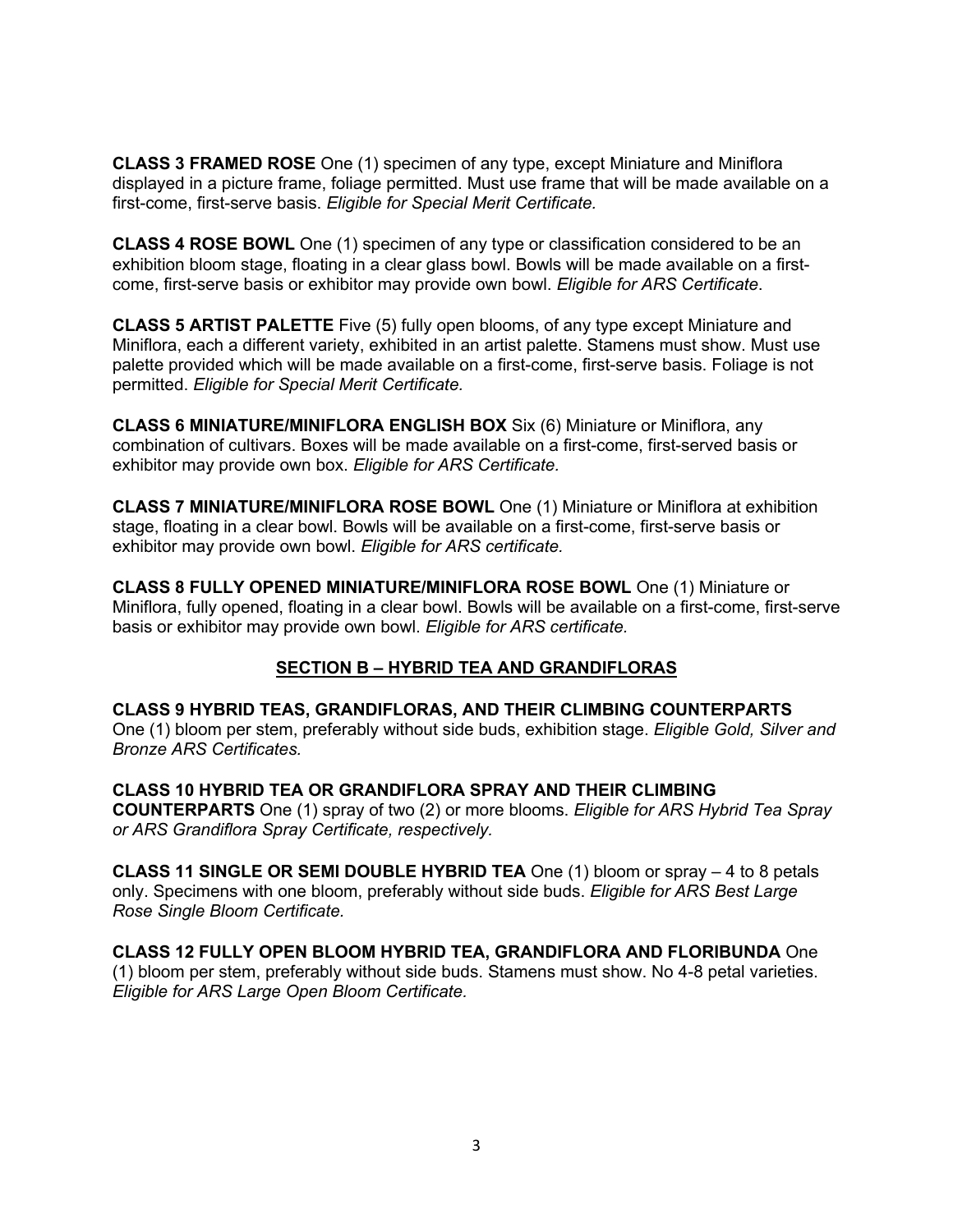# **C – FLORIBUNDAS SECTION AND POLYANTHAS**

**CLASS 13 ONE (1) FLORIBUNDA BLOOM** One bloom per stem, preferably without side buds, exhibition stage. *Eligible for ARS Floribunda One Bloom Per Stem Certificate.* 

**CLASS 14 ONE (1) FLORIBUNDA SPRAY** *Eligible for Queen (Gold Certificate), King (Silver Certificate) and Princess (Bronze Certificate).* 3

**CLASS 15 ONE (1) POLYANTHA SPRAY** *Eligible for ARS Polyantha Spray Certifica*t*e.* 

## **SECTION D – CLIMBERS AND SHRUBS**

**CLASS 16 CLIMBERS** One (1) bloom or spray, side buds permitted. Varieties classified as Large Flowered Climber (LCI), Rambler (R), Hybrid Wichurana (Which), and Hybrid Gigantea (HG). Varieties classified as CI, HTs, CL Min, etc., must be exhibited in their respective nonclimbing classes. *Eligible for ARS Climber Certificate.*

**CLASS 17 CLASSIC SHRUB BLOOM OR SPRAY** One (1) bloom or spray, side buds permitted, or any rose classed as a Kordesii (Kor), Hybrid Moyesii (HMoy), Hybrid Musk (HMusk) or Hybrid Rugosa (HRg). *Eligible for ARS Classic Shrub Certificate.* 

**CLASS 18 MODERN SHRUB BLOOM OR SPRAY** One (1) bloom or spray, side buds permitted. Varieties classed as Ground Cover (GC), English Style (Eng) or Landscape Shrubs (S). *Eligible for Queen (Gold Certificate), King (Silver Certificate), Princess (Bronze Certificate).*

## **SECTION E – OLD GARDEN ROSES**

**CLASS 19 GENESIS** One (1) bloom or spray, side buds permitted, or any variety classed as a Species (Sp) regardless of introduction date*. Eligible for ARS Genesis Award.* 

**CLASS 20 DOWAGER** One (1) bloom or spray, side buds permitted, or any variety of Old Garden Rose, not classed as a Species (Sp) rose, introduced prior to 1867, including roses with unknown dates known to be in existence prior to 1867*. Eligible for ARS Dowager Queen Award.*

**CLASS 21 VICTORIAN** One (1) bloom or spray, side buds permitted, of any Old Garden Rose, not classified as a species (Sp), introduced in 1867 or after, or with unknown dates of origin after 1867. *Eligible for ARS Victorian Award.*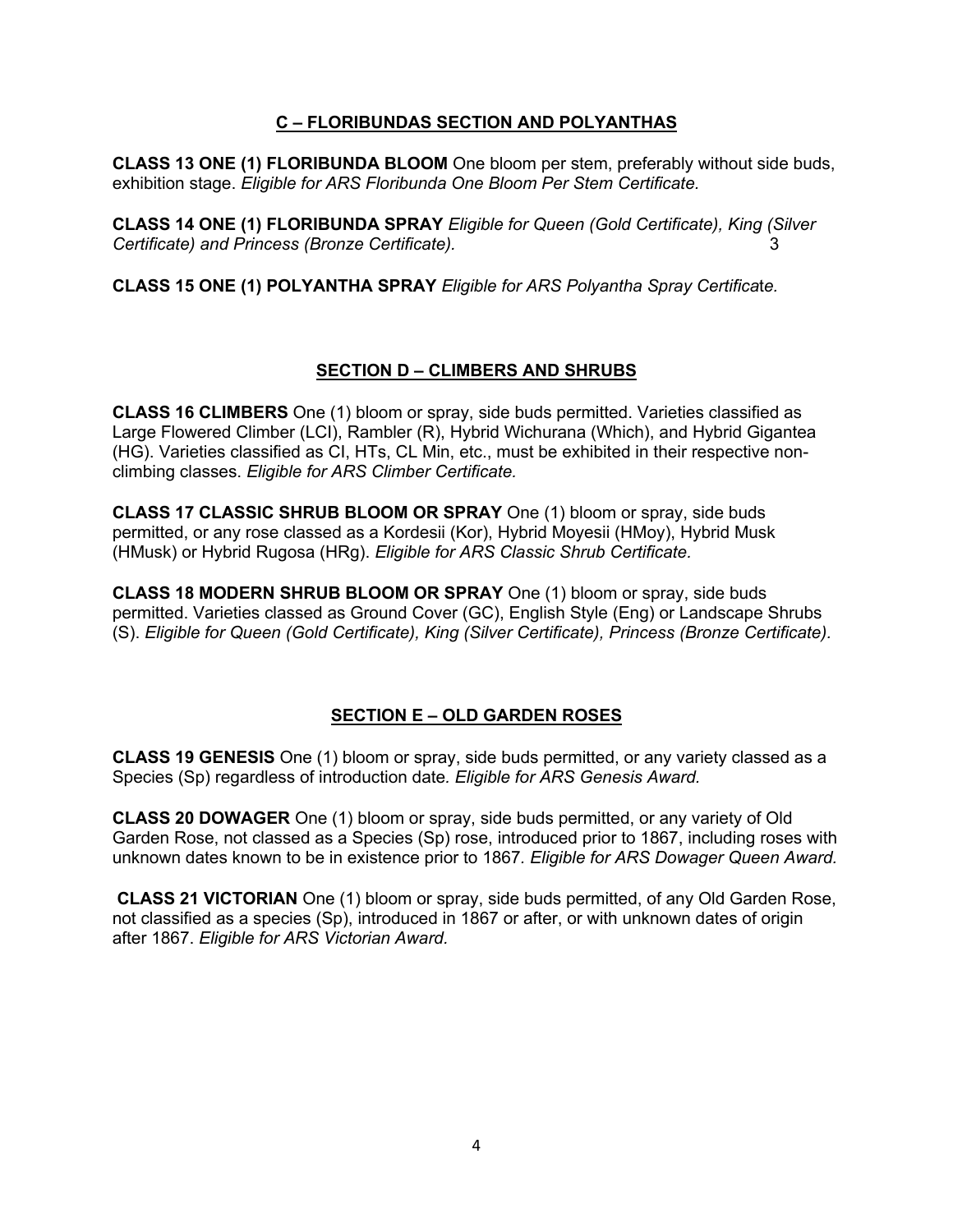## **SECTION F – MINIATURES**

**CLASS 22 ONE MINIATURE BLOOM** One (1) bloom per stem, preferably without side buds, exhibition stage*. Eligible for ARS Miniature Queen Gold Certificate, King (Silver Certificate), Princess (Bronze Certificate).*

**CLASS 23 ONE MINIATURE SPRAY** *Eligible for ARS Miniature Spray Certificate.* **CLASS 24 ONE MINIATURE SINGLE BLOOM** One (1) Miniature single bloom, (4-8 petals), one bloom per stem, preferably without side buds. *Eligible for ARS Single Miniature Certificate.* 4

**CLASS 25 ONE MINIATURE OPEN BLOOM** One (1) Miniature open bloom, one bloom per stem, preferably without side buds. Stamens must show. No 4-8 petal varieties. *Eligible for ARS Miniature Open Bloom Certificate.*

## **SECTION G – MINIFLORAS**

**CLASS 26 ONE MINIFLORA BLOOM** One (1) bloom per stem, preferably without side buds, exhibition stage. *Eligible for ARS Miniflora Queen (Gold Certificate), King (Silver Certificate), Princess (Bronze Certificate).*

**CLASS 27 ONE MINIFLORA SPRAY** *Eligible for ARS Miniflora Spray Certificate.* 

**CLASS 28 ONE MINIFLORA SINGLE BLOOM** One (1) Miniflora single bloom, (4-8 petals), one bloom per stem, preferably without side buds. *Eligible for ARS Single Miniflora Certificate.*

**CLASS 29 ONE MINIFLORA OPEN BLOOM** One (1) Miniflora open bloom, one bloom per stem, preferably without side buds. Stamens must how. No 4-8 petal varieties. *Eligible for ARS Miniflora Open Bloom Certificate.* 

#### **SECTION H - NOVICE/JUNIOR**

*Novice is restricted to exhibitors who have never won a blue ribbon in an ARS accredited rose show. Juniors are under 18 years old. Novice and Junior exhibitors may also enter the other classes as well.*

**CLASS 30 ONE (1) HYBRID TEA OR GRANDIFLORA BLOOM OR SPRAY** *Eligible for ARS Best Novice or Junior Certificate.* 

**CLASS 31 ONE (1) FLORIBUNDA OR POLYANTHA BLOOM OR SPRAY** *Eligible for ARS Best Novice or Junior Certificate.* 

**CLASS 32 ONE (1) MINIATURE OR MINIFLORA BLOOM, OR SPRAY** *Eligible for ARS Best Novice or Junior Certificate.*

**CLASS 33 ONE (1) OLD GARDEN ROSE, CLIMBER OR SHRUB BLOOM OR SPRAY** Side buds permitted. *Eligible for ARS Best Novice or Junior Certificate.*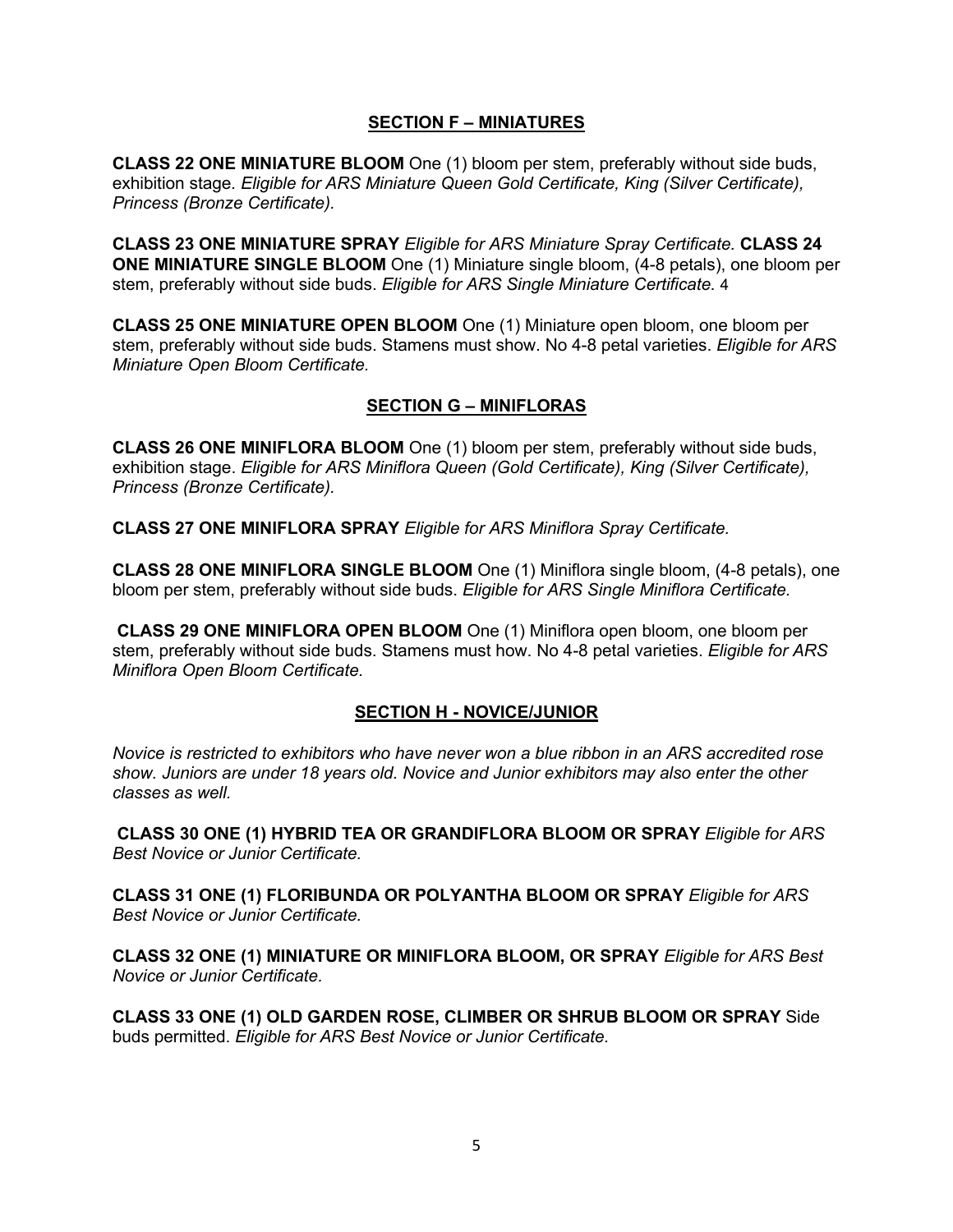## **SECTION I – JUDGES**

*Restricted to Judges judging in the Horticulture Section of this show.* 

## **CLASS 34 ONE (1) SPECIMEN OR ANY TYPE OR CLASSIFICATION** *Eligible for ARS Best Judge's Entry Certificate*

# **DIVISION II**

## **ROSE ARRANGEMENTS**

# **GENERAL RULES**

- 1. The Rose Arrangement Division shall be governed by the current rules of the American Rose Society procedures and rules. The decisions of the judges will be final.
- 2. Entries will be accepted from 7:00 a.m. until 9:00 a.m., on Saturday, June  $11^{th}$ , 2022.
- 3. American Rose Society awards will be granted only where merited. Arrangements must score 92 or higher to be eligible for these awards.
- 4. The American Rose Society Gold, Silver, and bronze arrangement certificates shall be awarded in those classes calling for arranger-grown roses. In this show, all roses are expected to be arranger-grown. Arranger-grown, "AG" must be indicated on the front of the entry tag.
- 5. American Rose Society arrangement entry tags must be properly and entirely completed, including all roses correctly named.

#### 6. **ADVANCE RESERVATIONS ARE REQUIRED:**

Closing date for reservations is June 8, 2022. There will be absolutely no "walk-ins". Reservations must be in writing or e-mail only. Please write or e-mail to:

> **Linda Kimmel 7825 South Sherman Dr. Indianapolis, Indiana 46238 lovroses@comcast.net**

- 7. Standard size arrangements will be on tables placed along a wall. Exhibitors may provide their own backgrounds; however, they should not exceed 36" in height or 24" in width. Backgrounds must either be freestanding or leaned against the wall in such a manner as to cause no damage. Using tape to adhere a background to the wall is prohibited. For the smaller arrangements in the miniature section, the exhibitor may use freestanding backgrounds to identify the space allocated.
- 8. Arrangers must use the space allocated by the Arrangements Committee. A card or note with the arranger's name & class number will be placed in the allocated space. This card must be removed by the arranger after the exhibit is in place and prior to commencement of judging.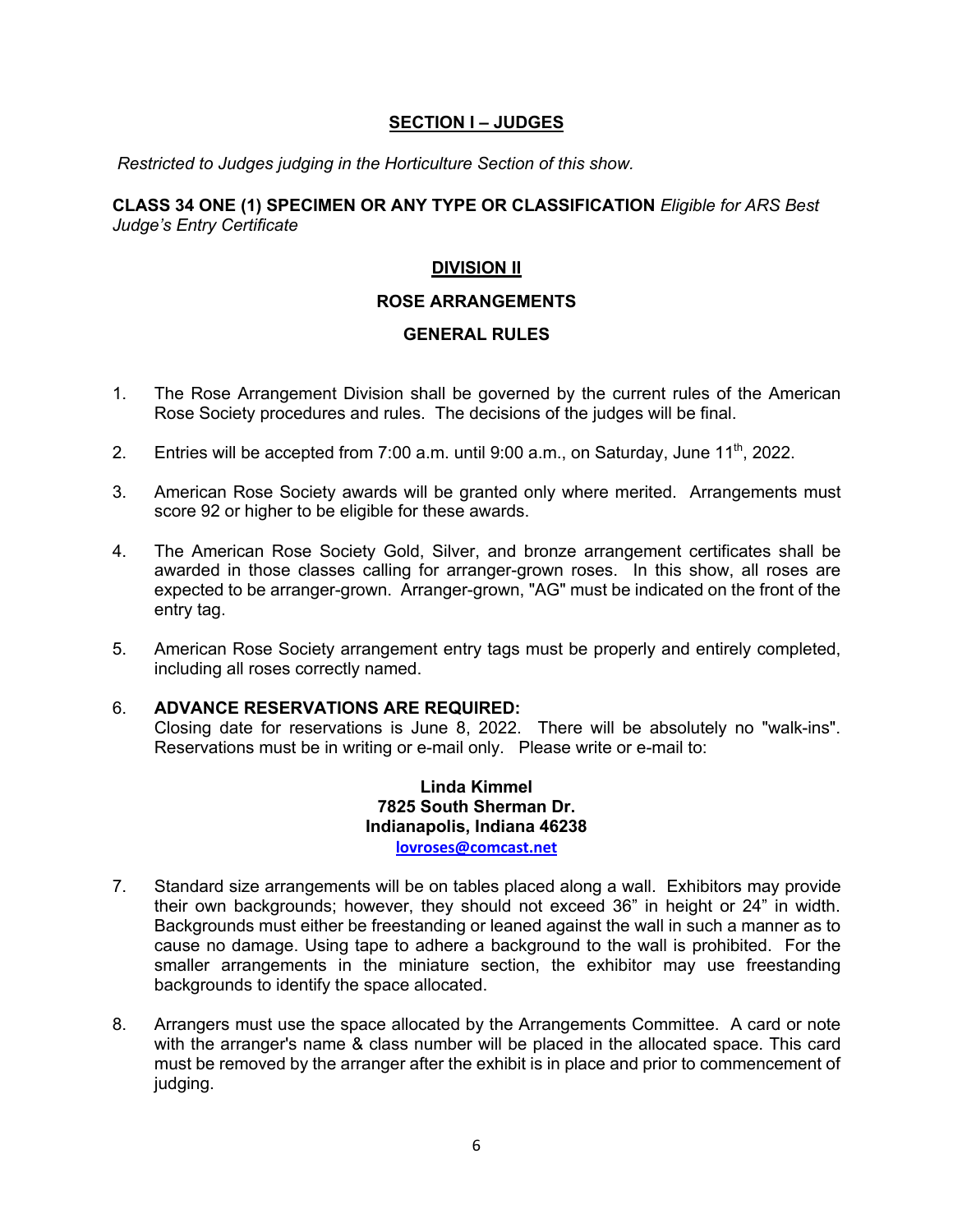- 9. Background covering may be furnished by the exhibitor. If the exhibitor is using a background covering, it should be placed either the night before or one-hour before placing arrangements. Placing immediately before the arrangement is set in place may interfere with the work of other arrangers.
- 10. An explanatory card (3x5) may accompany an entry to assist judges and viewers in understanding the rose arrangement interpretation.
- 11. The show committee reserves the right to remove from the show area any entry that becomes wilted or unattractive.
- 12. No ribbon or award may be removed from the show area until 3:00 p.m. on the day of the show.
- 13. All exhibits, properties and awards must be picked up after 3:00 p.m. on the day of the show. Award recipients must make prior arrangements with the Show Committee if another individual will pick up the entry.
- 14. Only one entry per exhibitor is allowed in each class, but an exhibitor may enter as many classes as desired.
- 15. All roses in rose arrangements must be garden grown.
- 16. A rose or roses must be the dominant floral interest in all arrangements.
- 17. Accessories are allowed unless stated otherwise in the schedule.
- 18. The American flag, or that of any other country, is not to be used as a decoration in any arrangement.
- 19. Artificial plant materials, painted and/or dyed fresh plant material, and live creatures are not allowed. All plant material must be outdoor grown.
- 20. No person shall touch, feel, adjust, move or transfer any arrangement except the exhibitor.
- 21. The show committee will exercise all reasonable care, but it cannot be responsible for exhibitor's properties. Properties should be inconspicuously marked with the exhibitor's name and address.
- 22. No moving objects, running water, mechanical or electrical devices, and lighting of any kind will be allowed around or within all arrangements.
- 23. Exhibits intended for wall use will not be allowed.
- 24. Participating arrangement judges for this show may enter horticulture classes; however, they should refrain from doing so if they have traveled to the show with another judge who will be judging the horticulture division.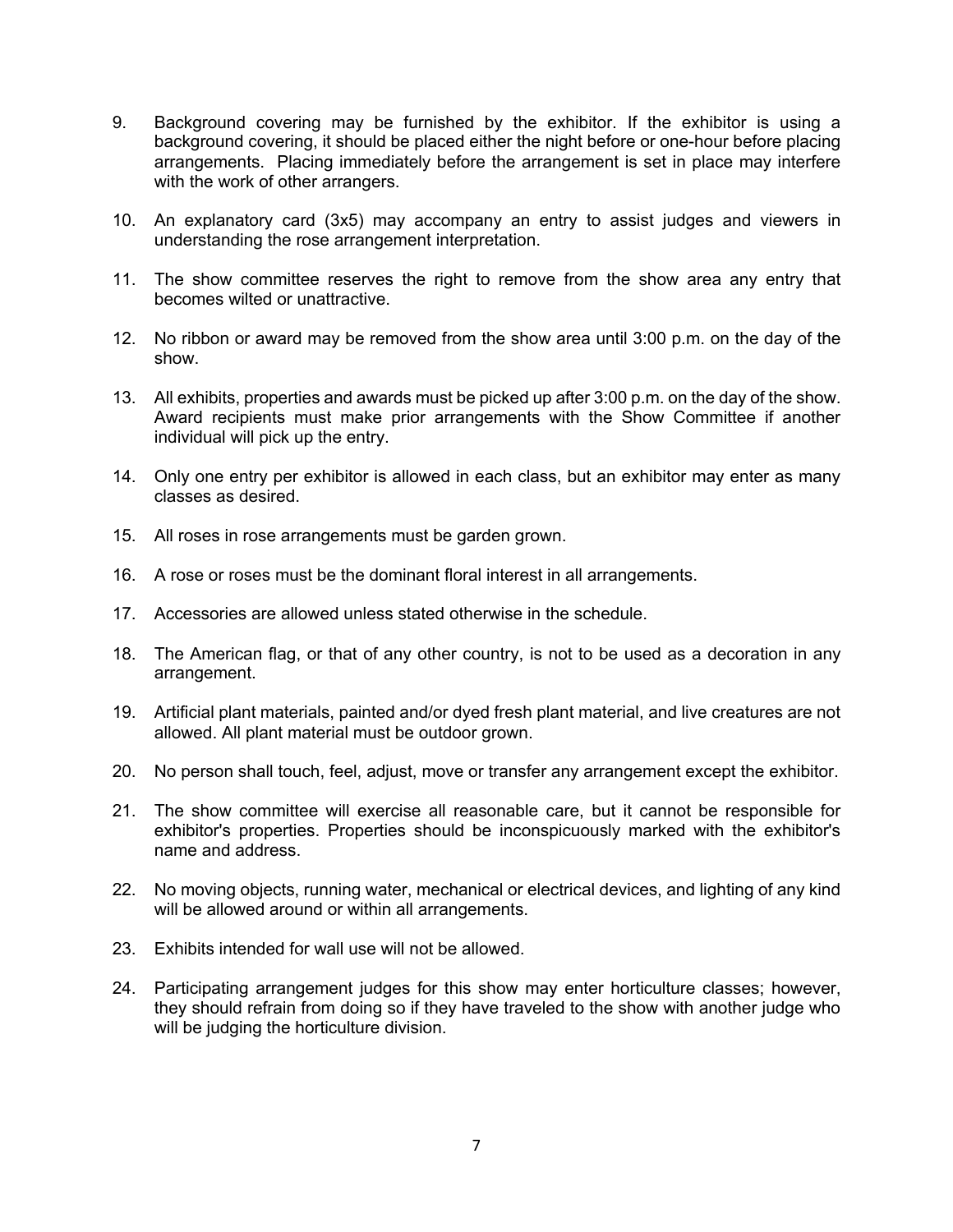# **SCORECARD FOR JUDGING ROSE ARRANGEMENTS**

| a. naming of roses                                        |  |
|-----------------------------------------------------------|--|
| b. conformance to type of design                          |  |
| c. other specific requirements of schedule                |  |
|                                                           |  |
| (balance, dominance, contrast, rhythm, proportion, scale) |  |
|                                                           |  |
| (including condition of other plant material)             |  |
|                                                           |  |
|                                                           |  |
| (unique, sets the design apart, superiority in every      |  |
| respect - includes technical execution/construction)      |  |
|                                                           |  |

# **ROSE ARRANGEMENTS THEME: Roses in Remembrance**

The Rose –the world's favorite flower and our national floral emblem. The rose has been used in medicine, art, poetry, architecture, romance and war. We use roses to say I'm sorry, to express love, say thank you, and for well wishes. We use roses in our celebration of life events worthy of remembrance. The 2022 Arrangements Division is dedicated in memory of Renee LaFollette and Barbara Stauch, and to acknowledge their decades of service to the Indianapolis Rose Society and American Rose Society as accredited Rose Arrangements Judges, Horticultural Judges, and Consulting Rosarians.

#### **TRADITIONAL ARRANGEMENTS**

Eligible for the ARS Royalty Award and the Gold, Silver, and Bronze Medal Arrangement Certificates

## CLASS 1 **Our Birthright**

We use roses to remember our mothers and fathers on their special days. Arranger's choice of a traditional mass or line mass design.

#### CLASS 2 **Sign Here: X**

Many of life's noteworthy events are marked with our signature, a first driver's license, marriage license, a purchase agreement for our home. What signature do you remember? Create a traditional line design line design.

# **ARRANGEMENTS WITH FRESH ROSES AND DRIED AND/OR TREATED PLANT MATERIALS (no fresh plant materials other than roses are permitted).**

Eligible for Duchess of Arrangements Award and the ARS Gold, Silver, and Bronze Medal Certificates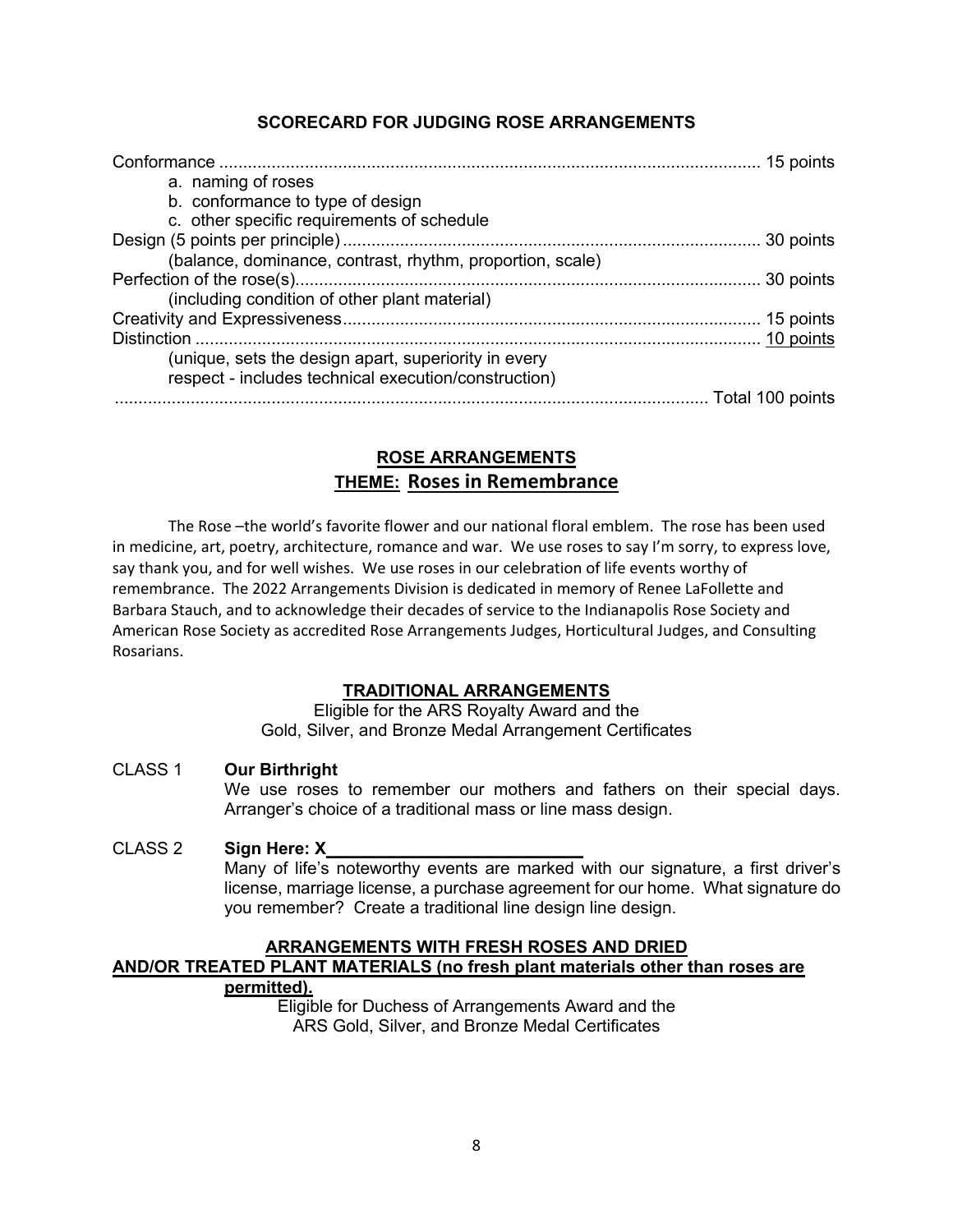## CLASS 3 **Memorial Day (see Duchess requirements above on page 8)**

We use this day to remember those who paid the supreme sacrifice. Arranger's choice of design style, which must be indicated on the entry tag. (For example: Traditional, Modern, or East Asian. Being more explicit may be helpful, but is not required). Accessories are not permitted. Dried plant material may be natural, treated, dyed or painted.

#### **ARRANGEMENTS WITH FRESH ROSES, ROSE FOLIAGE AND ANY OTHER PART OF THE ROSE PLANT (but it must be fresh).**

Eligible for Princess of Arrangements Award and the ARS Gold, Silver, and Bronze Medal Certificates

#### CLASS 4 **New Year's Eve / Day**

Each year, we mark the occasion e through remembrance of remarkable events and the promise of a fresh start. Arranger's choice of design style, which must be indicated on the entry tag. Accessories not permitted, nor is the use of any other plant material, including the container, for example, those made from a gourd or decorative wood.

#### **DUKE OF ARRANGEMENTS**

Also eligible for ARS Gold, Silver, and Bronze Medal Certificates Must be within 12" and 20" in height, width, or depth

#### CLASS 5 **The Tweens**

Remember an event that occurs between the ages of 12 and 20. Arranger's choice of design style, which must be indicated on the entry tag. A 3 x 5 card may describe the event, but is not required. Accessories not permitted. Any type of roses may be used.

#### **EAST ASIAN ARRRANGEMENTS**

Eligible for the ARS Oriental Award and the Gold, Silver, and Bronze Medal Arrangement Certificates

#### CLASS 6 **Water Over the Dam**

Create an East Asian design with water as a prominent feature.

## CLASS 7 **The Great Wall**

An East Asian manner arrangement, using a tall container.

#### **MODERN ARRANGEMENTS**

Eligible for the ARS Artist's Award and the ARS Gold, Silver, and Bronze Medal Arrangement Certificates

#### CLASS 8 **Dr. Fauci**

Many of us found comfort in his sage advice. Incorporate a mask, masks, or a portion thereof. Arranger's choice of modern style.

#### CLASS 9 **A Total Eclipse of the Sun**

We experienced one a few years ago, with another just around the corner,  $4/8/24!$ Arranger's choice of modern style.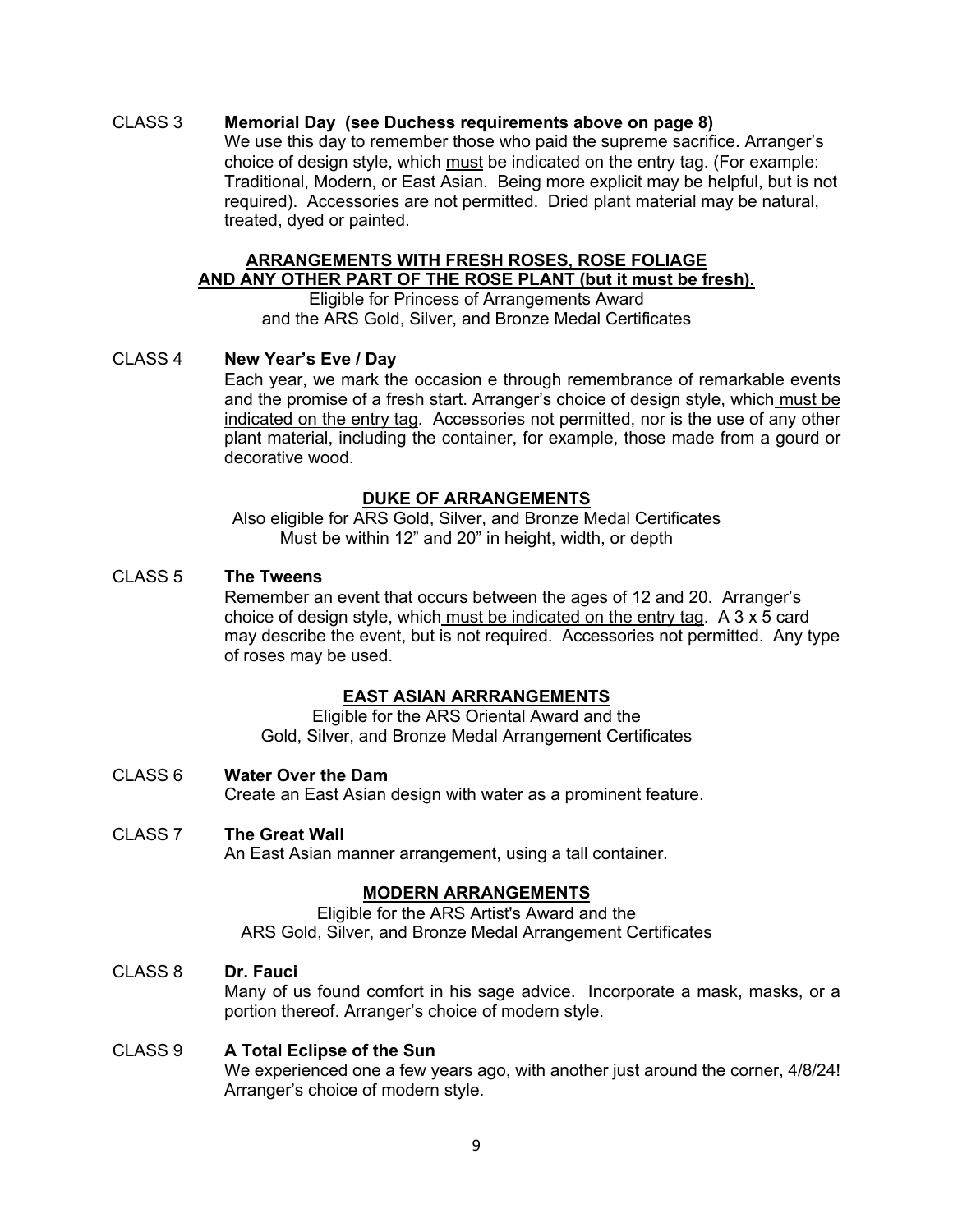## **ARRANGEMENTS FOR NOVICES**

This class is open to novice arrangers; those who have won fewer than five first-place ribbons in the arrangements division of an American Rose Society sponsored show. Eligible for a local award and ARS Gold, Silver, and Bronze Medal Certificates.

CLASS 10 Life Lessons

Arranger's choice using any kind of roses, in any style, in any color. The type of design need not be indicated on the entry tag. Judges are to point score based on the perceived design style.

## **MINIATURE ARRANGEMENTS**

All designs in this section may only use roses that are classified as miniature or mini-floras.

#### **TRADITIONAL ARRANGEMENTS**

Eligible for the Mini-Royalty Award and the ARS Gold, Silver, and Bronze Miniature Arrangement Certificates

## CLASS 11 **Childhood Memories**

A mass or line mass arrangement not to exceed 12 inches in height, width or depth.

#### CLASS 12 **No Recess for You**

Disobedience of rules are punished…ARS judges are sometimes lenient, sometimes not, but try always to be fair. A line or line-mass arrangement not to exceed 12 inches in height, width or depth.

#### **MINIATURE EAST ASIAN ARRANGEMENTS**

Eligible for ARS East Asian Award and the ARS Gold, Silver, and Bronze Miniature Medal Certificates

CLASS 13 **2022 - Year of the Tiger** An East Asian arrangement, using a tall container, not to exceed 12 inches in height, width, or depth.

#### CLASS 14 **The Wuhan Market**

An East Asian style arrangement, using a low container, not to exceed 8 inches in height, width, or depth.

#### **MINIATURE MODERN ARRANGEMENTS**

Eligible for ARS Mini Artist's Award and the ARS Gold, Silver, and Bronze Miniature Medal Certificates

## CLASS 15 **FINGER PAINTING**

Parents sometimes saved our early works of art – Use a primary color scheme to accentuate the design (red, yellow or blue). Any type of modern design, and other colors may be used, not to exceed 12 inches in height, width or depth.